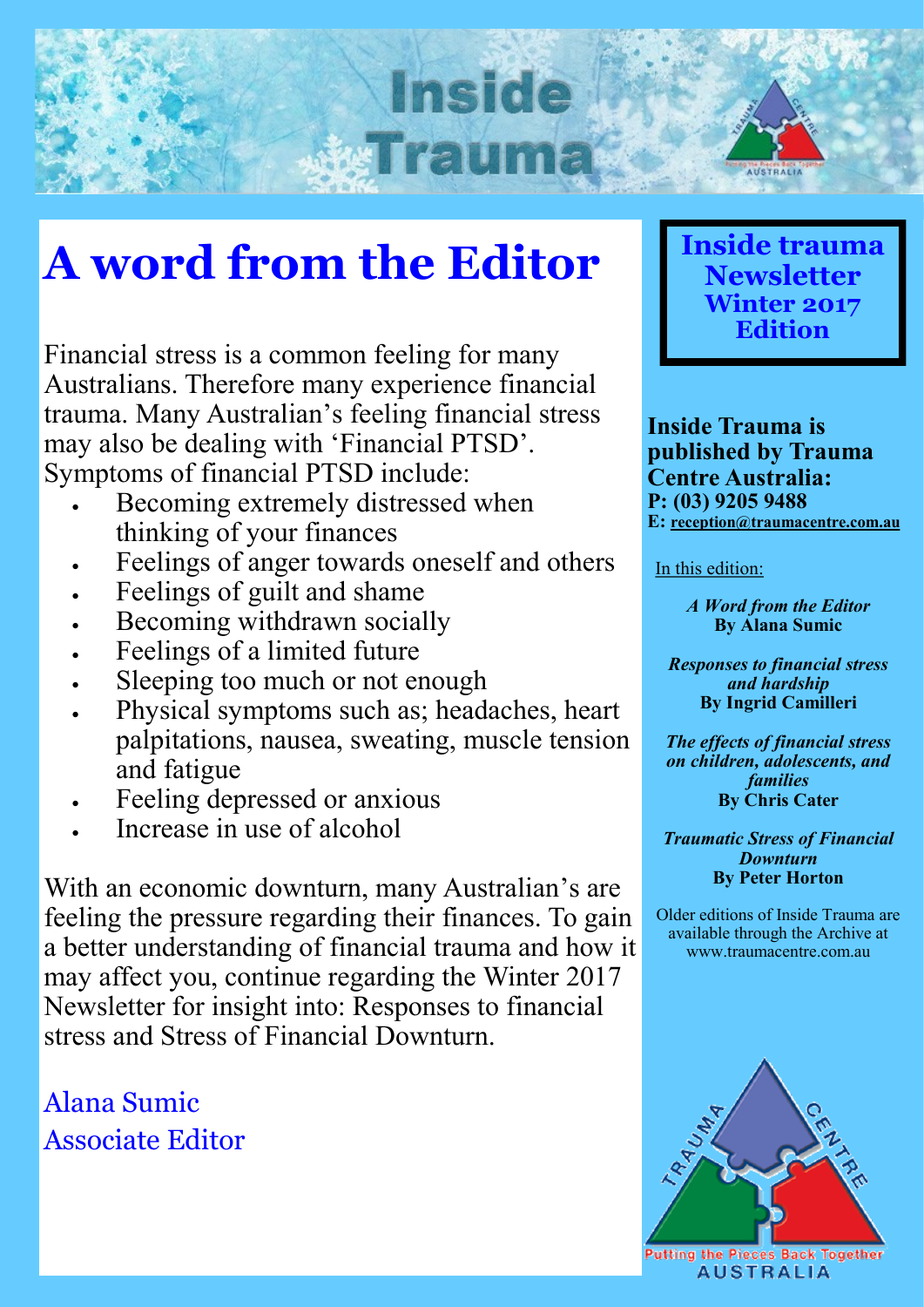

#### Responses to financial stress and hardship

There are a great many causes of financial stress and burden. Studies show that money worries affect a large proportion of the Australian population, with just one in two Australians having little to no savings. According to the Stress and Wellbeing report, published by the Australian Psychological Society, financial concerns are high on the list of emotional stressors.

The current economic downturn is affecting the livelihoods of a vast portion of Australians. As businesses aim to keep afloat, the result can often mean a loss of jobs for their employees. Additional causes of financial hardship can include: illness, accidents and injuries, relationship break down and divorce, as well as a multitude of various types of debt.

Stress response to debt and financial insecurity is a common

occurrence, and can result in loss of sleep, changes in appetite and sex drive, anxiety, anger, resentment, regret and shame. Other symptoms can include; mood swings, fatigue, muscle pain and withdrawing from relationships and social activity. While such responses to financial stress are normal, there is the potential for them to escalate into more worrisome problems, such as depression, and some may resort to



alcohol or drug use as a means for coping with the burden. There are however, a number of services available to people who experience financial stress, including: free financial counselling, help-lines and other mental health services. Accessing these can be imperative to overcoming the detrimental effect of economic downturn and financial burden.

Ingrid Camilleri Postgraduate Counsellor **Inside trauma Newsletter Winter 2017 Edition**

"Education is the best economic policy there is" - *Tony Blair*

"Research has shown that economic stress robs us of cognitive bandwith. Worrying about bills, food, or other problems leaves less capacity to think ahead or exert self-discipline. So, poverty imposes a mental tax." - *Nicholas Kristof*

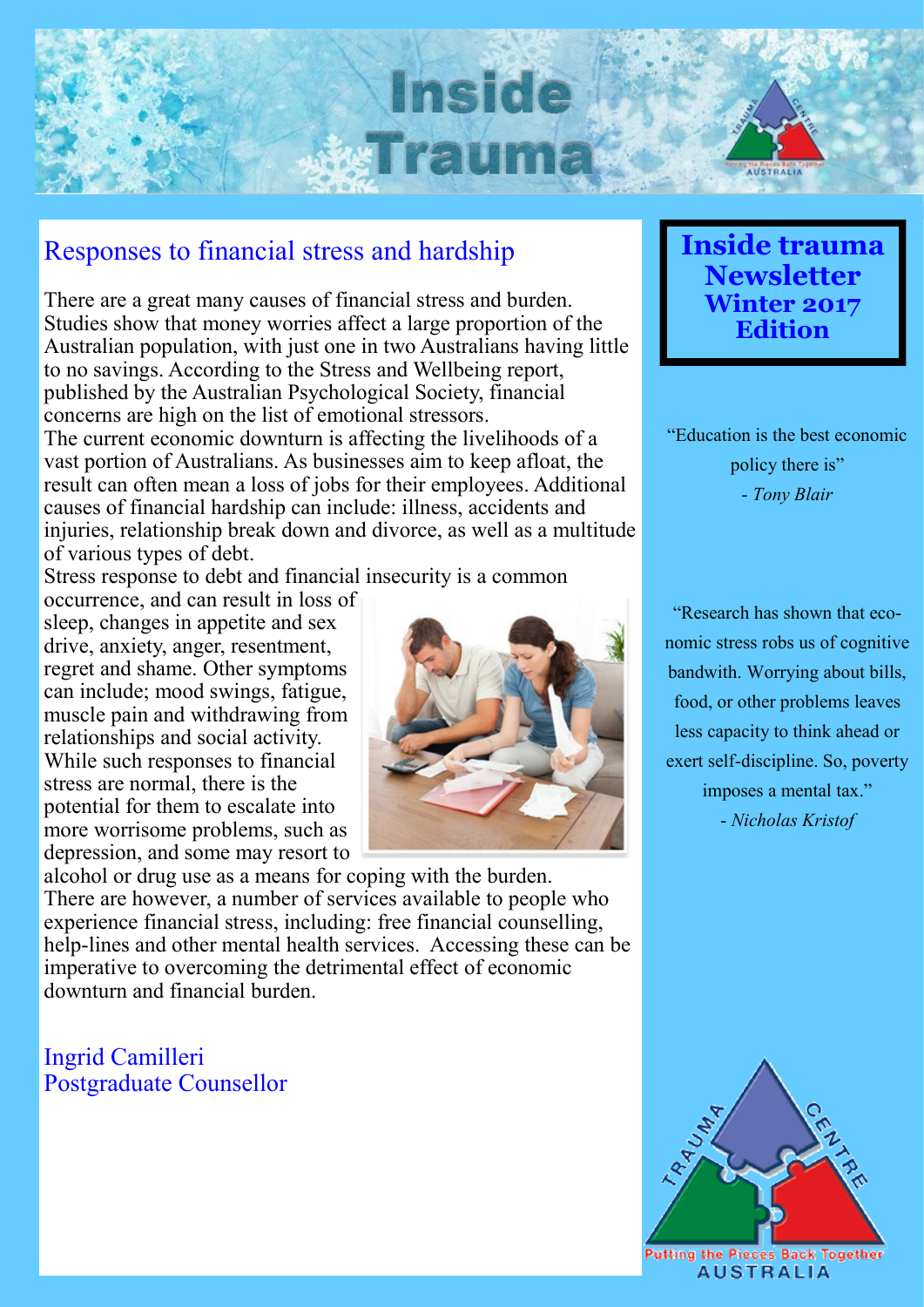## **Inside WIFAUM**



#### The Effects of Financial Stress on Children, Adolescents and Families

Economic issues have the potential to profoundly impact children, adolescents and families. The effects can spread throughout multiple domains that can affect children and adolescents. Within families, factors including job loss, home foreclosure or loss of savings or investments can create strain on parental relationships and on the family.

In the case of low income families, the distress may be more severe with

fundamental needs such as food, healthcare and housing going unmet. In addition, higher levels of poverty are related to higher rates of child abuse and neglect, family conflict, and intimate



partner violence. At a macro level, a deteriorating economy can impact funds for schools and mental health services, which often see their budgets limited at a time when these services are needed most.

Children and adolescents can be particularly vulnerable as they endure significant developmental transitions, transitioning from primary to secondary school for example. These challenges can have profound and lasting effects on the mental health of our children and adolescents, which can create future problems in terms of anxiety, lowered self-esteem and other emotional and behavioural difficulties.

When we find ourselves in these situations it can feel overwhelming and support may be helpful. It is good to remember that assistance and support can be found though several agencies, including the Trauma Centre and Lifeline.

### Chris Carter Provisional Psychologist



## **TRAUMA INSTITUTE**

Trauma Counselling and Critical Incident Response Courses

Our courses lead the industry in terms of course content, flexibility and availability. Our courses are endorsed by the Trauma Centre of Australia. Our education team come with the best qualifications in the industry. We deliver courses in a professional and friendly manner.

If you would like more information please visit our website: www.traumainstitute.com.au

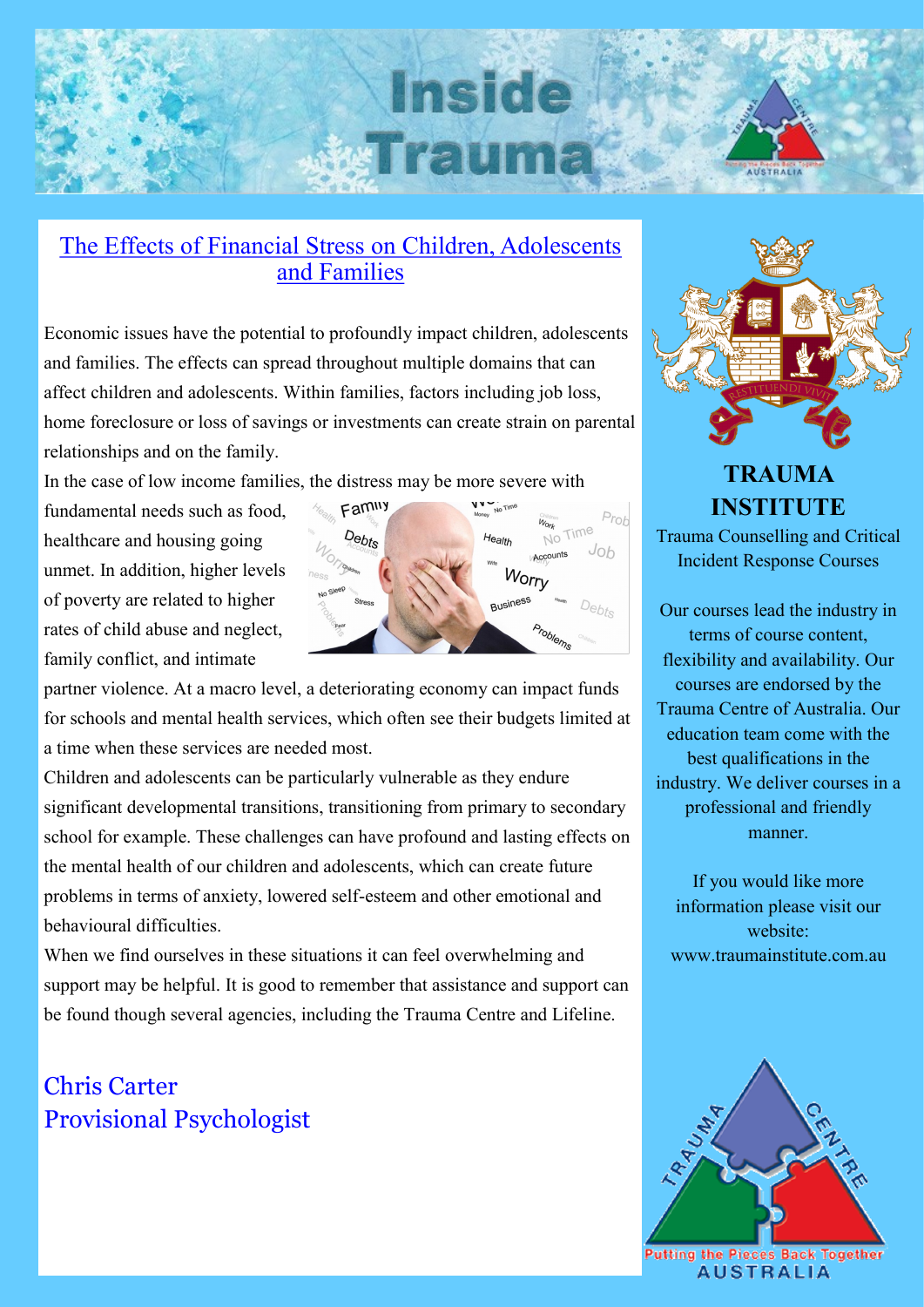# Inside **MIRSH**

## **Traumatic Stress of Financial Downturn**

While definitions of economic downturn differ, common agreement centres on "a drop or reduction in the success of a business or economy". Countries and nations go through various economic cycles, and these can impact on their peoples by inflicting both, financial, and economic hardship.

There are periods of substantial positive growth, as well as declines towards recession and economic hardship. The latter can inflict severe stress, and create mental health issues that can eventuate into trauma.

Recently, the economic boom with Australia's recourses has plummeted the fall and the impact has affected the mental stability of many of Australia's population. In order to respond and care for the affected mental-health fall out, meets with certain challenges.

Financial trauma can mirror DSM-V criteria. Warning signs are reflected in a change in personality, being more irritable, snappy and withdrawn. Constant reliving of the event and flashbacks may result in increased arousal and hyper vigilance. These underpinning signs are pre-cursors to major trauma. The ongoing impact of the continuing fallout of economic stress often leads to compulsive and destructive behaviours.

#### **Upcoming Events:**

#### **TAPIG Presents: "Traumatic Stress of Financial Downturn"**

#### **What:**

Financial stress can reflect DSM-V criteria for trauma. Slowdown in the resources boom in Western Australia, and the flow-on effects of this, is having a considerable impact on mental health. Moreover, these presenting clients tend to be complex clients who present with additional relationship and family issues, as well as anxiety and depression. This seminar seeks to address the current situation and give practitioners strategies to address coal face issues reflecting the financial downturn. The workshops will address face-toface issues and structured approaches to help clients skill themselves, manage intrusive thoughts, and seek additional resources.

#### **When:**

Saturday 9<sup>th</sup> September 2017 9.30am to 4.00pm

**Where:** Perth, WA (venue TBC)

#### **Cost (Inc. GST):**

Early Bird Discount APS Member - \$105 Non APS Member - \$125 Student - \$75

Contact Peter Horton for enquiries: (03) 9205 9488 peter.horton@traumacentre.com.au